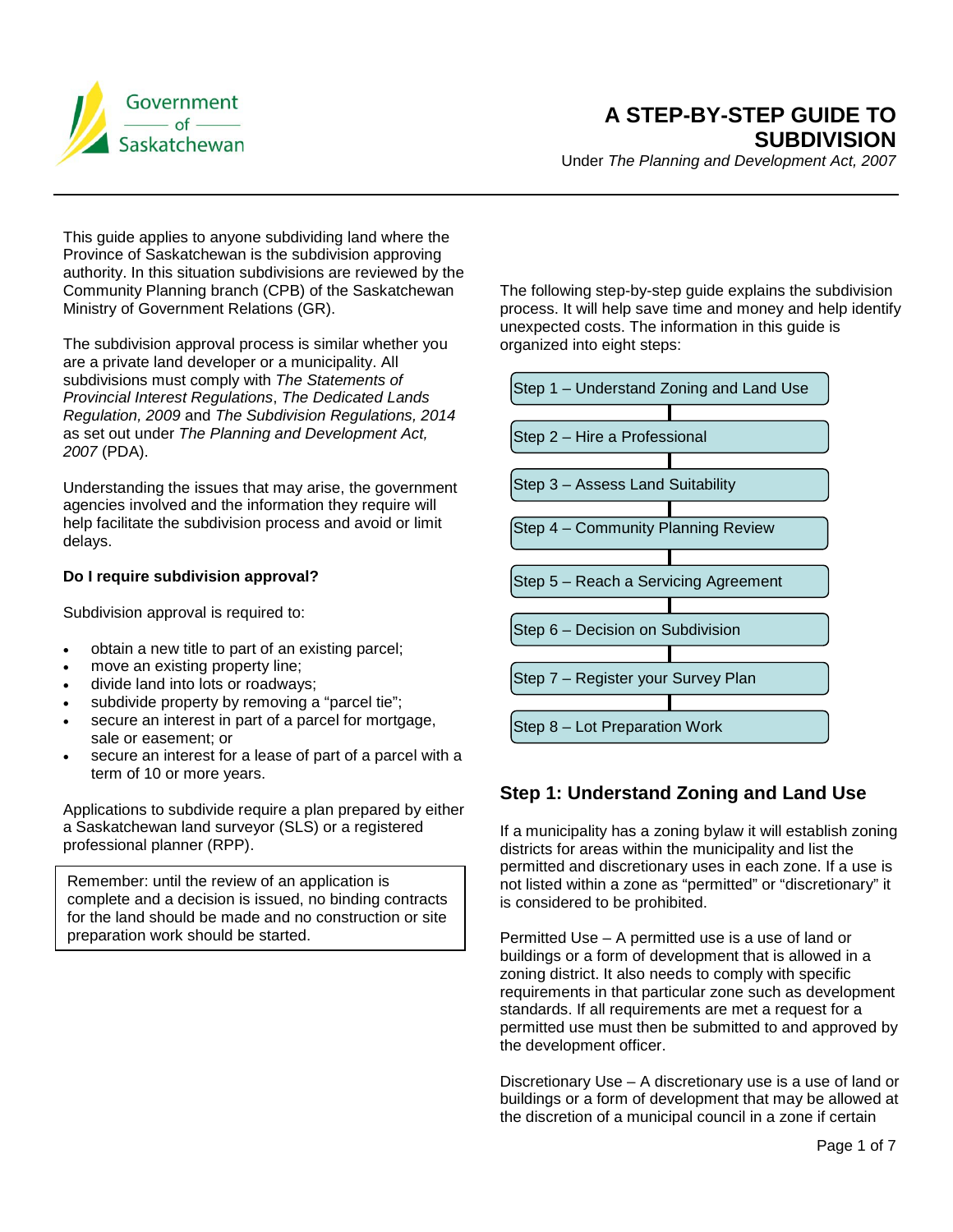standards or conditions can be met. Prior to making a decision, council must evaluate the discretionary use's compatibility against criteria in the zoning bylaw, notify the public and hold a public hearing. Council may approve a discretionary use and may attach standards or conditions to the approval. The standards and conditions can be appealed to the local Development Appeals Board but the decision on the use cannot.

If your proposed development is in an area which is not zoned for that particular use you may wish to apply to council for a bylaw amendment. Depending on the situation council will consider adding the proposed land use to the list of permitted or discretionary uses within the existing zone or rezoning the land for a different use. For example, land may be rezoned from *Agriculture* to *Residential* to accommodate new housing developments.

Alternately you may revise your proposal to meet the existing bylaw requirements or relocate your proposal to a different zone where it is a permitted or discretionary use.

# **Step 2: Hire a Professional**

Hiring a professional SLS or RPP is necessary in most cases to obtain approval.

Plans of proposed subdivision are required for all subdivision applications except some parcel tie-code removals. The plans must be prepared by an SLS or RPP.

Land surveyors and community planners deal with subdivision proposals regularly. Their experience and technical expertise can help speed up the process.

The survey or planning firm can:

- prepare an application and the plan of proposed subdivision;
- submit the application for the subdivision to CPB to review;
- help you acquire additional information requested by government agencies reviewing the subdivision; and
- assist you with any revisions to your subdivision application that may be needed.

Depending on the nature and complexity of the project, developers may also require the services of other professionals such as engineers to prepare geotechnical reports.

Note: Survey plans are not required in some parcel tiecode removal subdivisions. For additional information about parcel tie-code removals please visit the website at the end of this document.

# **Step 3: Assess Land Suitability**

Before purchasing land for subdivision a developer should assess land suitability. Many of the problems that delay subdivisions may be avoided if the land chosen is suitable for subdivision and development.

#### **Land Assessment Checklist**

This checklist identifies the factors considered by the CPB when reviewing a subdivision and will help you recognize potential issues that may arise in an application. You may not be able to answer all the questions without seeking professional advice however the questions do identify the issues which should be addressed. Developers should be aware that each subdivision is unique and additional information may be required during the subdivision process.

#### **List of Abbreviations**

AG – Ministry of Agriculture CPB – Community Planning Branch DFO – The Department of Fisheries and Oceans Canada ECON – Ministry of Economy ED – Ministry of Education ENV – Ministry of Environment GR – Ministry of Government Relations HER – Heritage Branch of the Ministry of Parks, Culture and Sport HI – Ministry of Highways and Infrastructure ISC – Information Services Corp LSB – Local School Board(s) MUN – Municipality RHA – Regional Health Authority SWC – Saskatchewan Water Corporation SKE – SaskEnergy SKP – SaskPower SKT – SaskTel TG – Trans Gas WSA – Water Security Agency of Saskatchewan

If the answer to any of the following questions regarding the proposed site is "*yes"* seek advice from the agency or professional organization listed.

## **Topography**

 $\Diamond$  Are there obvious topographic issues that could affect your ability to develop or potentially cause structural failure:

- o land containing steep slopes;
- o building sites on or near a drop-off such as a hill, cliff or coulee; or
- o slumping, creeping or other indicators of slope instability?

For information contact: CPB, MUN.

## **Soils**

 $\Diamond$  Is there any evidence of:

o loose or swampy soils;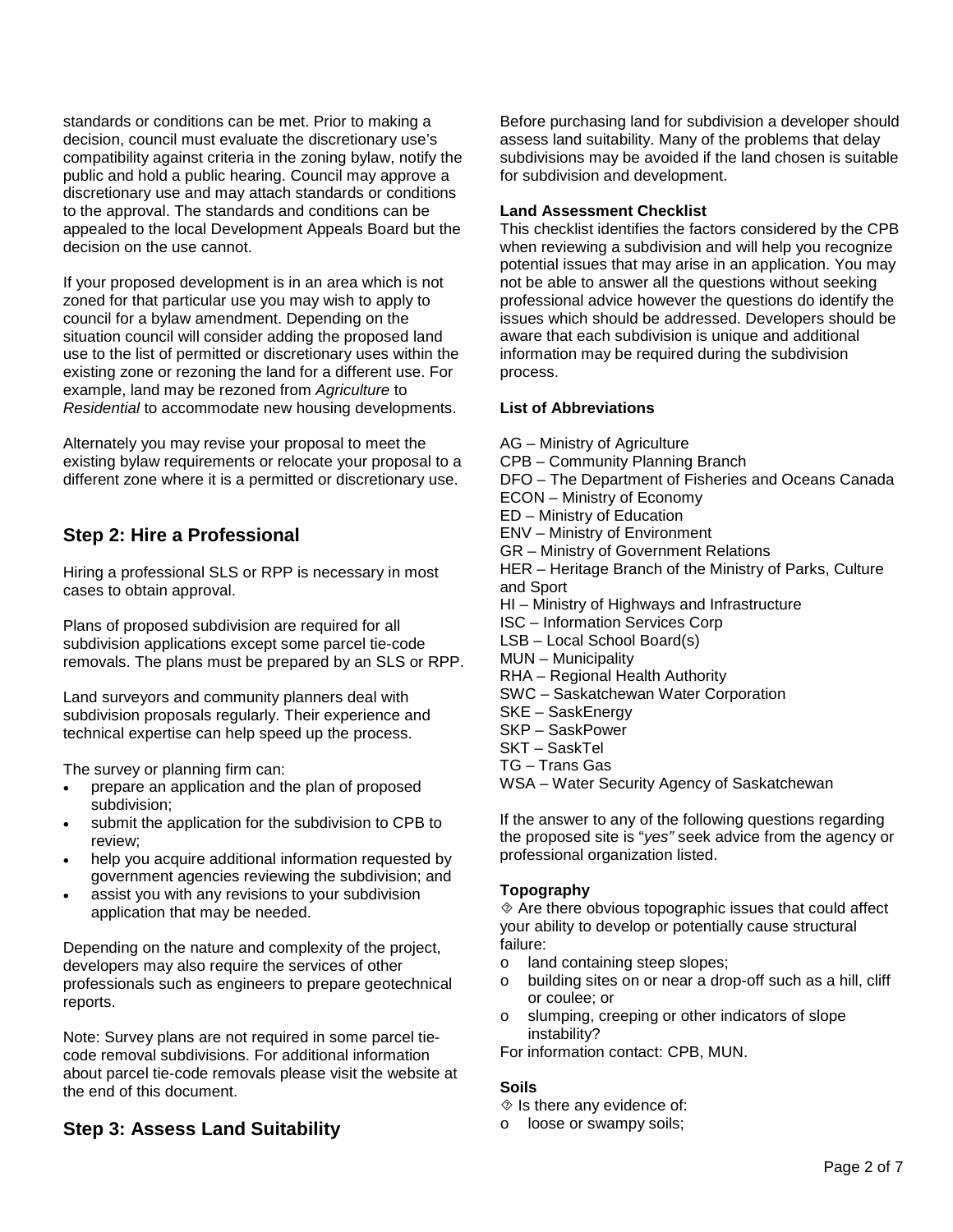- o soils shifting, heaving or cracking such as. damaged foundations in the area;
- o showing evidence of expansive soil conditions; or
- o soils which may be polluted by a prior use or adjacent to a potentially polluting use?

For information contact: CPB, MUN, ENV, WSA

## **Surface and sub-surface drainage**

 $\Diamond$  Is there obvious evidence of:

- o streams, ditches or natural drainage pathways;
- o pooling of water where buildings are existing or proposed;
- o drainage which may or may not be polluted from neighbouring lands onto your property;
- o possibly polluted drainage onto the land from adjacent uses; or
- o drainage from your property onto adjacent lands?

For information contact: CPB, WSA, ENV, MUN.

## **Potential for flooding, subsidence, landslides or erosion**

#### $\Diamond$  Is there:

- o a history of flooding in the area;
- o land below the safe building elevation which is 1:500 year flood elevation plus ½ metre for wave action;
- o building proposed near a water body;
- o swampy or wet soils; or
- o evidence of previous landslides or erosion?

For information contact: MUN, CPB, WSA, DFO, ENV.

## **Easements or Interests**

 Are there any registered or non-registered easements/interests on the land?

Note: Utility companies are not required by law to register all interests on title.

- o For information about registered easements/interests contact the ISC.
- o For information on non-registered easements, to request line locations and to verify utility ownership**,** contact *Sask 1st Call* at 1-866-828-4888.

#### **Communal Water Supply, Sewage Disposal and Solid Waste Disposal**

 $\Diamond$  Will the municipality require the subdivision to provide:

- o water;
- o sewage disposal;
- o solid waste disposal; and/or
- o on-site septic requirements?

For information contact: MUN, CPB, ENV, RHA, WSA, SWC.

## **Servicing**

- Does your subdivision proposal address:
- o road access;
- o graded, graveled or paved streets and lanes;
- o fire, police and ambulance services;<br>o water and sewer connections:
- water and sewer connections:
- o power lines;<br>o phone lines:
- o phone lines;<br>o gas lines:
- gas lines;
- o surface drainage systems; or
- o a temporary or permanent disruption to services elsewhere in the municipality?

Note: In order to facilitate servicing which meets development timelines, developers should contact utility companies as early as possible to discuss processes and scheduling requirements.

For information contact: CPB, MUN, SKP, SKT, SKE, TG.

#### **Existing and proposed uses of land in the vicinity**

 $\Diamond$  is there a neighbouring, existing or proposed land use that could conflict with your development as a result of odour, dust, noise, traffic or light pollution such as:

- o a sewage treatment plant;<br>o an industrial development:
- an industrial development:
- o a mining facility;<br>o a large farming c
- a large farming or intensive agricultural operation;
- o a storage site for gas, oil, mining materials or other flammable liquids on your property;
- o residential subdivisions; or
- o large entertainment complexes?

For information contact: CPB, MUN, AG, WSA, ENV, RHA.

#### **Streets, lanes, traffic flow and public safety**

 Does your proposal include new streets, roads or lanes?

If so, the design of the infrastructure is required to meet the standards set out in Section 16 of *The Subdivision Regulations, 2014.* 

 $\Diamond$  Is your proposal adjacent to a provincial highway?

 $\Diamond$  Does your subdivision comply with the local zoning bylaw concerning:

- o sidewalk locations and designs;
- o intersections and access points;<br>o walkways: and
- walkways; and
- o curb crossings?

For information, contact: CPB, MUN, HI

## **Site design and orientation**

 $\Diamond$  Does your subdivision comply with the local zoning bylaw concerning:

o site size and shape;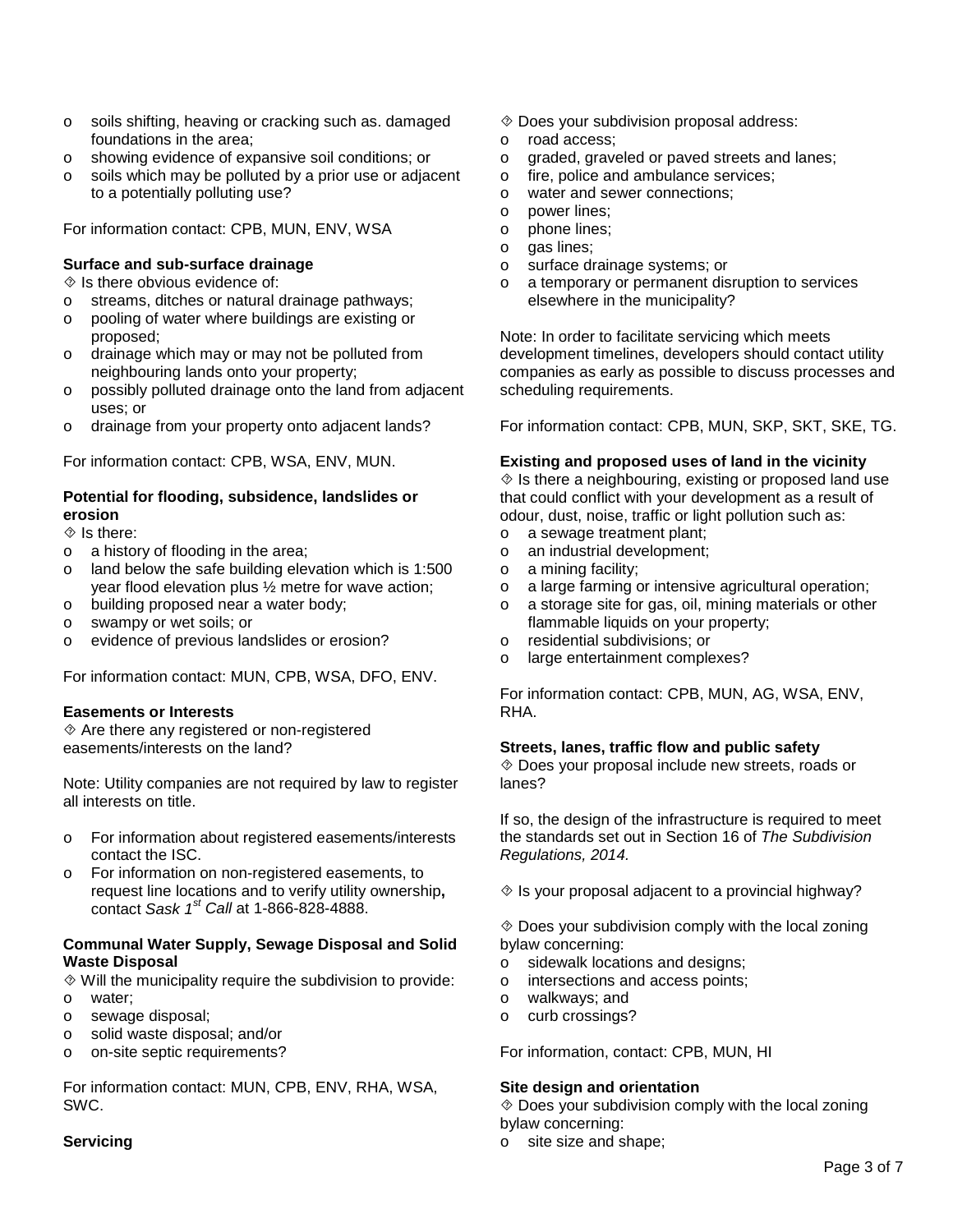- o site location;
- o site frontage;
- o site shape;
- o minimum front, side and back yard setbacks with a building;
- o number of buildings allowed on a single site;
- o building location and utility lines;
- o minimum and maximum building size and height requirements; or
- o maximum developable area for the proposed building(s)?

For information contact: CPB, MUN, *Sask 1st Call*, SKE, SKP, SKT, TG.

## **The protection of fish and wildlife habitats**

 $\Diamond$  Is your proposed subdivision:

- o close to a wildlife reserve, protected wetland, environmental reserve land or other protected natural ecosystem;
- o draining into a lake or water body containing fish and wildlife; or
- o adjacent to a lake, river, or other tributary?

For information contact: CPB, MUN, WSA, DFO, or ENV.

#### **The protection of significant natural or historical features**

 Have you submitted a description of your subdivision for a heritage resource assessment? Check the website listed below.

For information contact: CPB, MUN, HER.

## **Setbacks**

 $\Diamond$  Is your proposed residential subdivision:

- o within 1500 metres of a water intake for a water treatment plant;
- o between the reservoir and a line established for flood control or reservoir/water supply protection;
- o within 125 metres of an oil or gas well or facility;
- o less than 457 metres from a landfill;
- o less than 457 metres from a sewage treatment plant or sewage lagoon; or
- o within 300 metres of an intensive livestock operation?

For information contact: CPB, MUN, ECON, RHA, ENV, WSA, AG.

## **Public Lands**

Have you:

- o made arrangements to provide land for municipal reserve, school purposes, cash-in-lieu of land or have the requirement deferred; or
- o discussed where and how the reserve(s) must be given with council?
- Will the proposed subdivision:
- $\circ$  require a school, park or recreational facility;<br> $\circ$  stress the capacity of existing civic facilities:
- stress the capacity of existing civic facilities; or
- o require additional civic facilities?

For information contact: CPB, MUN, EDU, LSB.

Although this checklist will not guarantee you will avoid delays in the subdivision and approval process, it will help you avoid common mistakes and predict possible issues.

# **Step 4: Community Planning Review**

Subdivision applications are assigned to a Planning Consultant at CPB who works with the applicant and the municipality throughout the process.

The Planning Consultant will review the application for:

- compliance with any local or district official community plans and zoning bylaws;
- compliance with the PDA, *The Statements of Provincial Interest Regulations*, *The Subdivision Regulations, 2014* and *Dedicated Lands Regulations, 2009*.
- site suitability; and
- access and servicing requirements.

The Planning Consultant also refers the application to ministries and agencies which have been determined to have an interest in the proposal for comment. The applicant will be advised of the need for any additional information.

# **Step 5: Reach a Servicing Agreement**

A servicing agreement is a legal contract a municipality may require a subdivision applicant to enter into under the PDA. A servicing agreement establishes the developer's responsibility to install or pay for services in a subdivision which will be maintained and operated by the municipality once installed.

The agreement may cover services and facilities that directly or indirectly serve the subdivision. It ensures that capital costs of servicing are paid for by the new development and that services are installed to municipal specifications and standards. Overall, it provides certainty and transparency for the developers, municipalities and homebuyers.

When establishing a servicing fee municipalities should also consider the impact of the development on off-site infrastructure. For example, additional wastewater requirements from a new subdivision may require a new or expanded sewage lagoon. The total cost is then proportioned among existing and expected development that will use the lagoon. Off-site fees must be assigned to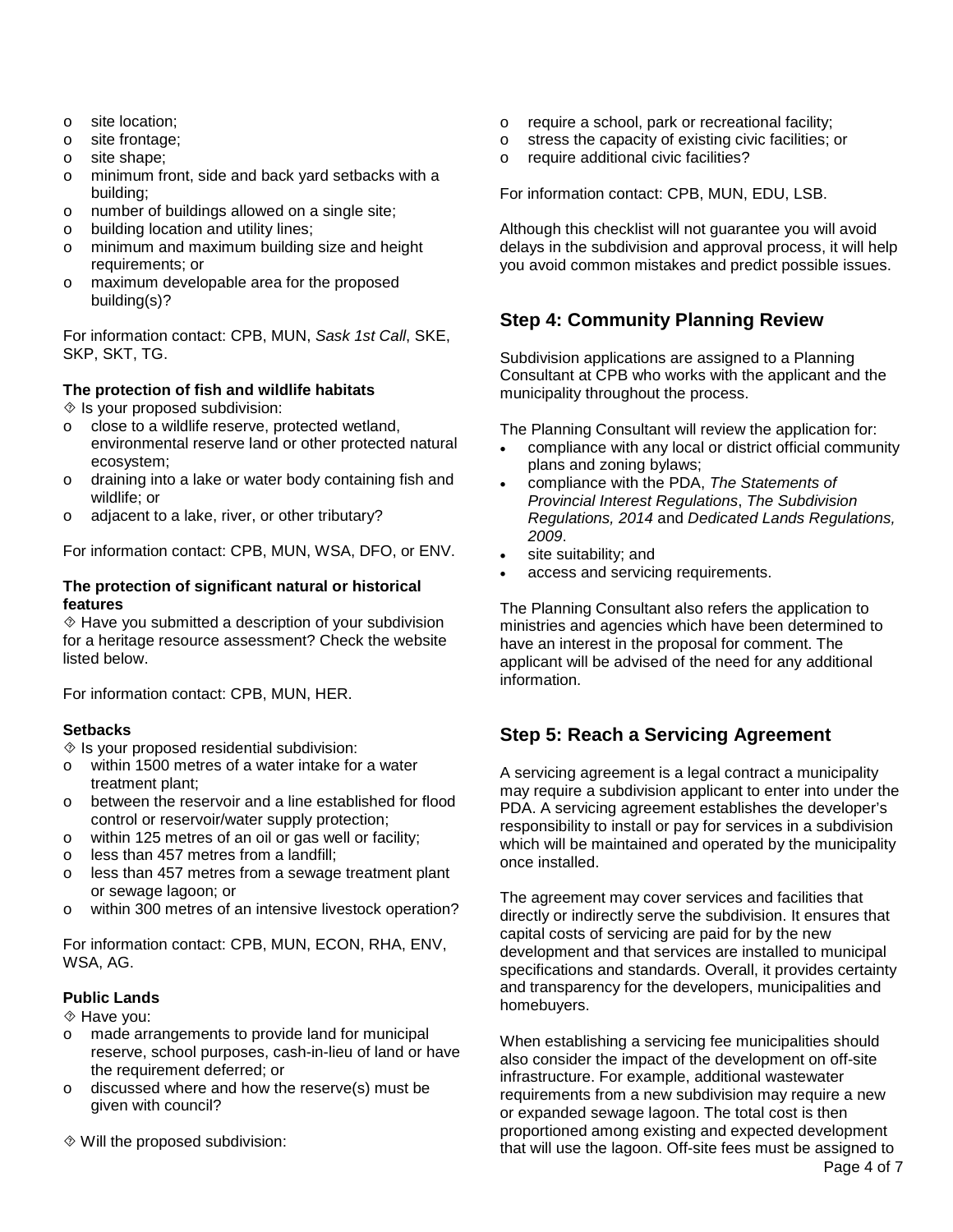a separate account along with accrued interest and may only be withdrawn for the specified construction projects.

A servicing agreement should have performance guarantees, construction specifications, time limits and a completion date. The agreement terminates when the developer completes construction of the services listed to the specifications of the municipality.

A servicing agreement will typically require the construction of the following on-site services:

- grading and leveling of the land;
- graded, graveled or paved roads, streets and lanes connecting to the subdivision;
- sidewalks, boulevards, curbs, gutters, lighting;
- storm sewers, sanitary sewers, drains, water mains, laterals, service connections and fire hydrants;
- street name plates and poles;
- landscaping of parks and boulevards;
- public recreation facilities; and/or
- any other public works that a council may require such as power, gas and telecommunication lines.

An agreement may also require the developer to pay servicing fees or off-site fees to the municipality to cover the capital costs of altering, expanding or upgrading infrastructure or services which directly or indirectly serve the subdivision. In this case the municipality installs the services which typically include:

- sewer, water, drainage or other utility systems;
- municipal streets and roads; and/or
- park and recreation space and facilities.

Most servicing agreements contain a warrantee period where the developer is required to repair any construction deficiency.

Note: As well as a servicing agreement developers will need to enter into a separate agreement with the individual utility companies, detailing the location and installation of services. Utility companies require approval from both the developer and the municipality before they will begin construction.

If a municipality requires a servicing agreement the applicant has 90 days to enter into the agreement. The time limit may be extended by mutual agreement.

Before a servicing agreement is signed the developer has the right to appeal the need for a servicing agreement or the terms of an agreement to the Saskatchewan Municipal Board.

The approving authority cannot approve the subdivision application if the servicing agreement is unresolved.

At this point in the process you have likely resolved any issues, provided all appropriate information and signed a servicing agreement, should one be required.

If your land is properly zoned and you have addressed provincial and municipal requirements a decision can now be made on your application.

Your subdivision application may be:

- approved;
- approved in part;
- approved with conditions; or
- refused.

The decision is sent to the subdivision applicant which may be the surveyor, the municipality and any other parties, usually ministries and/or agencies who were determined to have an interest in the application.

#### **Revisions and Appeals**

If the developer disagrees with any conditions of approval an appeal can be filed with the Saskatchewan Municipal Board.

If a subdivision application is denied the developer may reapply once the issues have been resolved or the developer can appeal the decision to the Saskatchewan Municipal Board.

Information on appeals and an appeals guide can be found at the link at the end of this document

# **Step 7: Register Your Survey Plan**

Once your subdivision has been approved and you have accepted the conditions of the approval you or your surveyor may contact the ISC to register your survey plan and apply for new titles to your subdivided land. This is the last step in the subdivision process.

# **Step 8: Site Preparation Work**

Once the subdivision is registered sit, improvements can begin. After registering your survey plan you will need to prepare the site for building.

The developer is responsible for:

- acquiring all necessary permits and/or granting easements associated with the installation of utilities, infrastructure development or services;
- contouring as defined in the engineering plans;
- arranging for the installation of gas, telephone and electrical services. Contact with service agencies should be made in advance of final approval;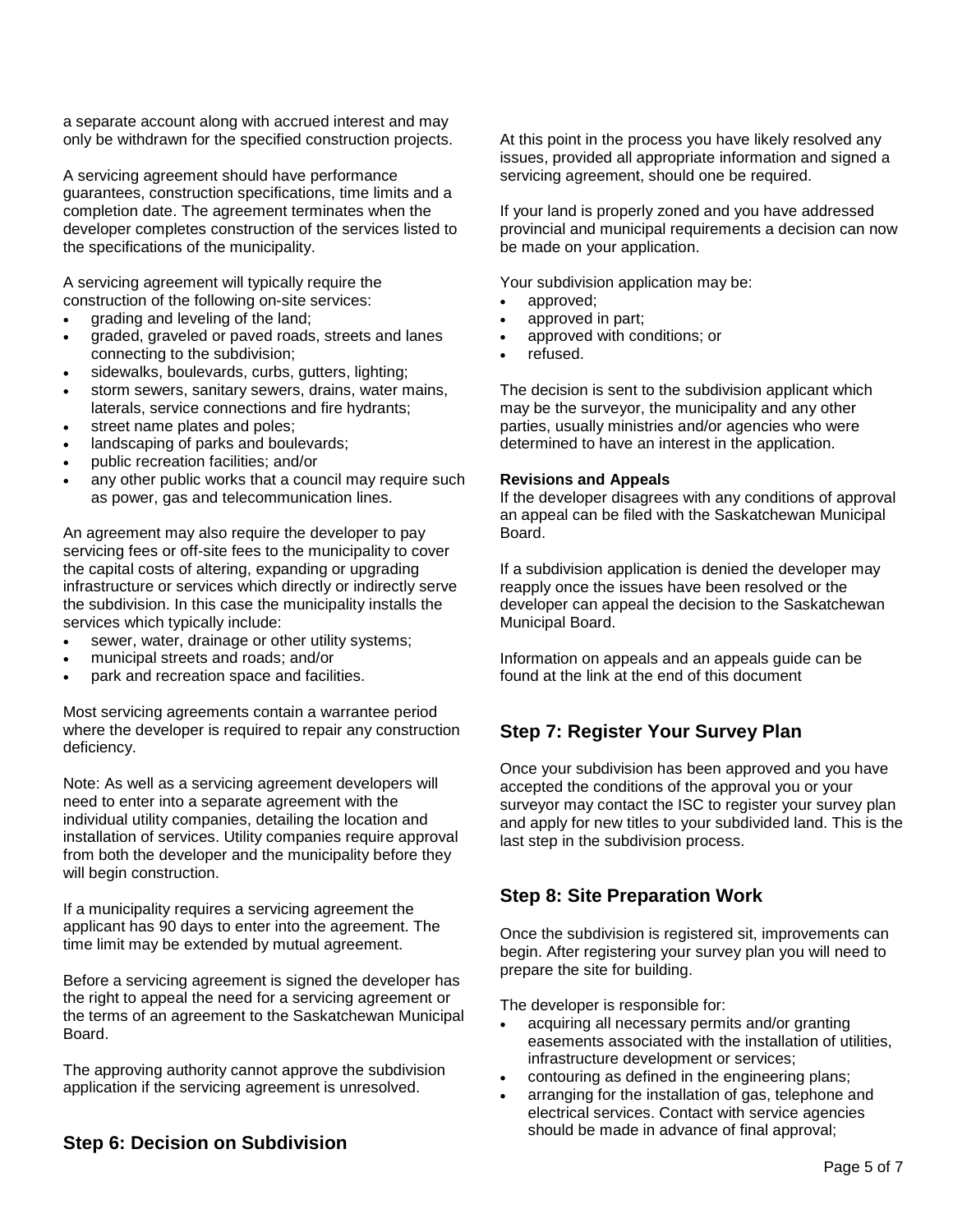- arranging for the relocation of any existing utilities that do not conform to the purposed subdivision plan;
- installation of infrastructure outlined in the servicing agreement such as streets, curbs, lighting and/or sewer; and
- all applicable costs associated with joint use servicing charges.

Note: Do not wait until this final step to contact utility companies. Utility installation must be staged and shallow utilities such as telephone lines cannot be installed until the development is to final grade and deep utilities such as gas have been installed and the roads are completed to the sub-base stage.

At this point, the developer may also:

- begin marketing lots;
- develop sales contracts;
- obtain building permits;
- develop show structures; and
- begin municipal reserve development.

# **Conclusion**

Although the subdivision process can be straightforward delays may arise. Developments requiring re-zoning may take time as they involve a legislated public process. Good relationships between developers and municipalities will help facilitate timely decisions.

By working together the developer, municipality and community will ensure the development is a good fit and will meet the present and future needs and interests of the community.